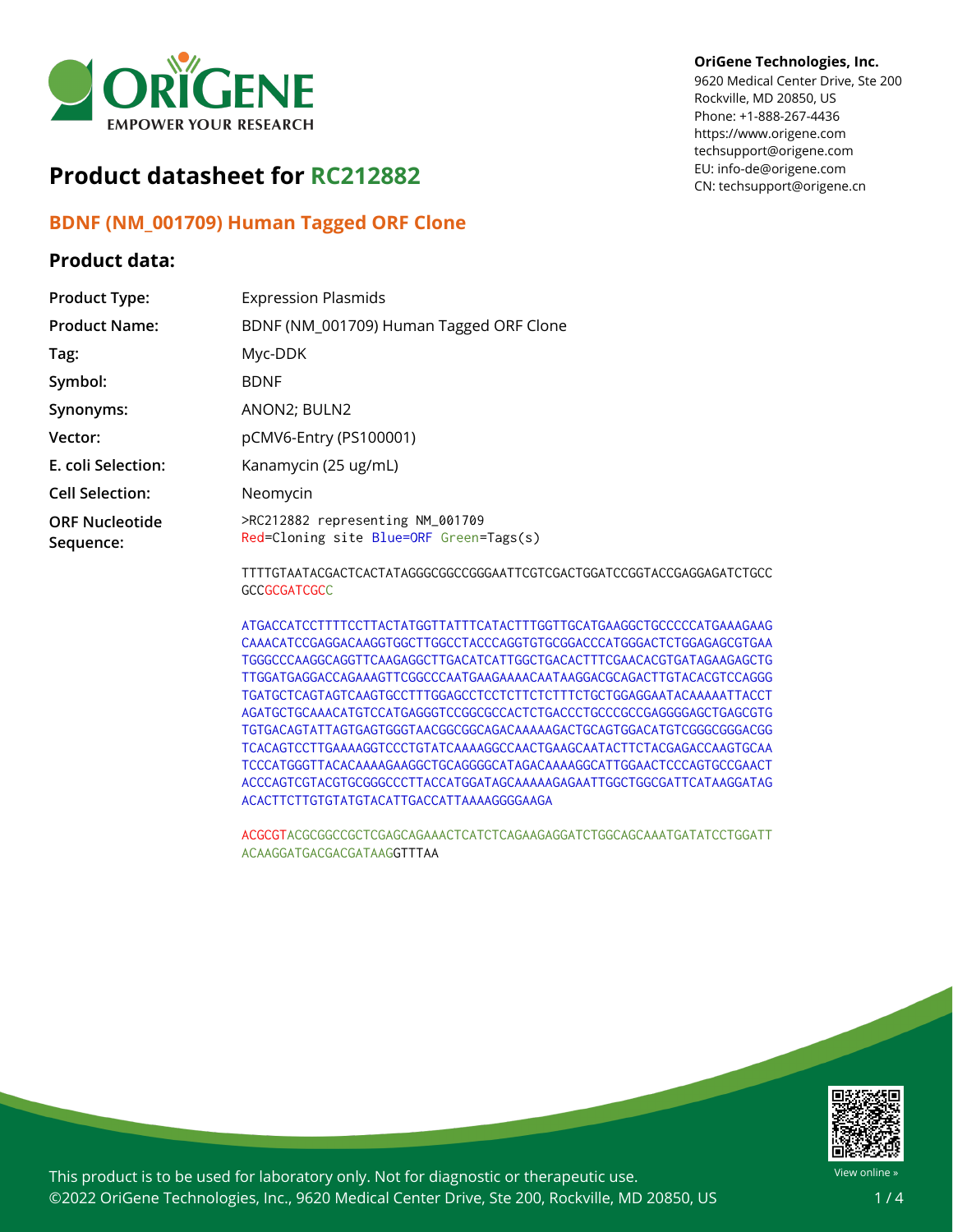



\* The last codon before the Stop codon of the ORF





**ACCN:** NM\_001709

This product is to be used for laboratory only. Not for diagnostic or therapeutic use. ©2022 OriGene Technologies, Inc., 9620 Medical Center Drive, Ste 200, Rockville, MD 20850, US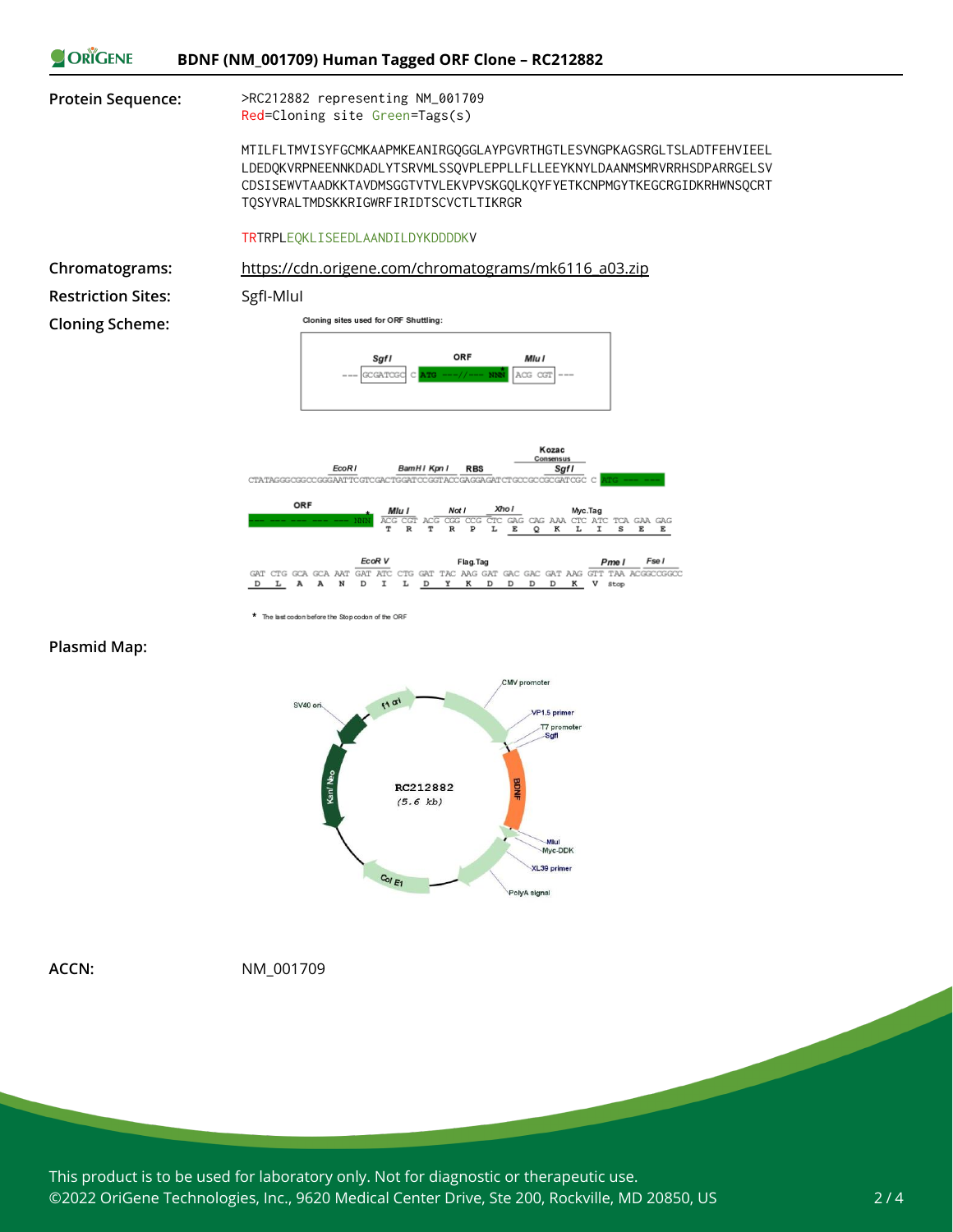### ORIGENE **BDNF (NM\_001709) Human Tagged ORF Clone – RC212882**

| <b>ORF Size:</b>              | 741 bp                                                                                                                                                                                                                                                                                                                                                                                                                                                                                                                                      |
|-------------------------------|---------------------------------------------------------------------------------------------------------------------------------------------------------------------------------------------------------------------------------------------------------------------------------------------------------------------------------------------------------------------------------------------------------------------------------------------------------------------------------------------------------------------------------------------|
| <b>OTI Disclaimer:</b>        | Due to the inherent nature of this plasmid, standard methods to replicate additional amounts<br>of DNA in E. coli are highly likely to result in mutations and/or rearrangements. Therefore,<br>OriGene does not guarantee the capability to replicate this plasmid DNA. Additional amounts<br>of DNA can be purchased from OriGene with batch-specific, full-sequence verification at a<br>reduced cost. Please contact our customer care team at custsupport@origene.com or by<br>calling 301.340.3188 option 3 for pricing and delivery. |
|                               | The molecular sequence of this clone aligns with the gene accession number as a point of<br>reference only. However, individual transcript sequences of the same gene can differ through<br>naturally occurring variations (e.g. polymorphisms), each with its own valid existence. This<br>clone is substantially in agreement with the reference, but a complete review of all prevailing<br>variants is recommended prior to use. More info                                                                                              |
| <b>OTI Annotation:</b>        | This clone was engineered to express the complete ORF with an expression tag. Expression<br>varies depending on the nature of the gene.                                                                                                                                                                                                                                                                                                                                                                                                     |
| Components:                   | The ORF clone is ion-exchange column purified and shipped in a 2D barcoded Matrix tube<br>containing 10ug of transfection-ready, dried plasmid DNA (reconstitute with 100 ul of water).                                                                                                                                                                                                                                                                                                                                                     |
| <b>Reconstitution Method:</b> | 1. Centrifuge at 5,000xg for 5min.<br>2. Carefully open the tube and add 100ul of sterile water to dissolve the DNA.<br>3. Close the tube and incubate for 10 minutes at room temperature.<br>4. Briefly vortex the tube and then do a quick spin (less than 5000xg) to concentrate the liquid<br>at the bottom.<br>5. Store the suspended plasmid at -20°C. The DNA is stable for at least one year from date of<br>shipping when stored at -20°C.                                                                                         |
| RefSeq:                       | NM 001709.5                                                                                                                                                                                                                                                                                                                                                                                                                                                                                                                                 |
| RefSeq Size:                  | 3972 bp                                                                                                                                                                                                                                                                                                                                                                                                                                                                                                                                     |
| <b>RefSeq ORF:</b>            | 744 bp                                                                                                                                                                                                                                                                                                                                                                                                                                                                                                                                      |
| Locus ID:                     | 627                                                                                                                                                                                                                                                                                                                                                                                                                                                                                                                                         |
| UniProt ID:                   | P23560                                                                                                                                                                                                                                                                                                                                                                                                                                                                                                                                      |
| <b>Cytogenetics:</b>          | 11p14.1                                                                                                                                                                                                                                                                                                                                                                                                                                                                                                                                     |
| Domains:                      | <b>NGF</b>                                                                                                                                                                                                                                                                                                                                                                                                                                                                                                                                  |
| <b>Protein Families:</b>      | Adult stem cells, Druggable Genome, Embryonic stem cells, ES Cell Differentiation/IPS,<br>Induced pluripotent stem cells, Secreted Protein, Transmembrane                                                                                                                                                                                                                                                                                                                                                                                   |
| <b>Protein Pathways:</b>      | Huntington's disease, MAPK signaling pathway, Neurotrophin signaling pathway                                                                                                                                                                                                                                                                                                                                                                                                                                                                |
| MW:                           | 27.82 kDa                                                                                                                                                                                                                                                                                                                                                                                                                                                                                                                                   |

This product is to be used for laboratory only. Not for diagnostic or therapeutic use. ©2022 OriGene Technologies, Inc., 9620 Medical Center Drive, Ste 200, Rockville, MD 20850, US